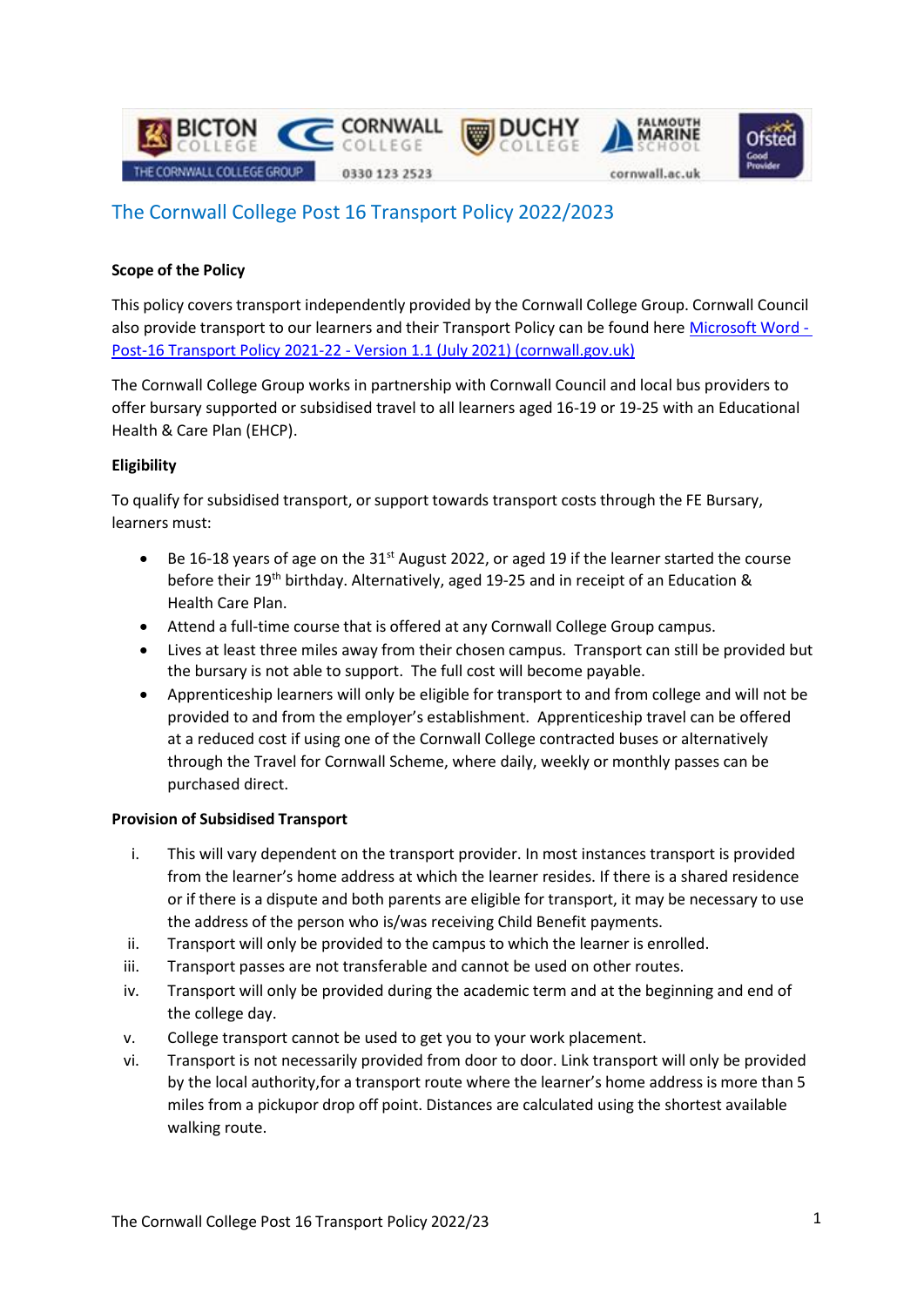**Taxis** 

Due to circumstance some learners may require a taxi to access their education at college. To apply for a taxi, you will need to contact your Council or Local Authority direct. For students travelling in Cornwall, when applying to the Council you will need to explain why bus travel is not appropriate. Alongside this you will also need to provide a statement of need from an independent practitioner, such as a Doctor or Social Worker.

### **Payment of Travel**

The cost of an annual Cornwall College Group bus pass will be £540 for 2022/2023

#### **Payment Breakdown**

| <b>Autumn Term</b> | £200 |
|--------------------|------|
| <b>Spring Term</b> | £200 |
| Summer Term        | £140 |

These payments must be paid in advance of the term starting so that the learner is provided with their bus pass to allow them travel on buses provided by the Cornwall College Group.

If payment is not made in advance, learners will not be permitted to travel on college transport. A bus pass, in conjunction with a College ID badge, must be shown to the driver each time the learner boards a bus. Without a valid bus pass the learner will be unable to ride.

#### **Financial Support towards Travel**

- ii. Learners whose household income is below £35,000 per year may be eligible for financial support towards the cost of their bus pass through the 16-18 Further Education Bursary Fund. Learners can apply for this fund through the College's website.
- iii. For young parents under the age of 20 can apply for support through Care to Learn to help pay towards transport costs and childcare. Please note "young" people are not permitted to travel on college transport – if you need to get your child to nursery then you must make alternative arrangements.
- iv. Learners aged 19-25 with and Education & Health Care Plan are eligible for free transport. Currently only in Cornwall.

#### **Refunds**

Refunds will not be given for individual days or weeks when the learner does not access the college transport. If a learner leaves a course early, they will not be refunded for that terms travel but will not need to pay towards the proceeding terms. If a learner starts to drive and stops using the bus pass without informing us, they will still be liable for the cost. If buses are delayed or diverted due to external factors beyond our control (such as road works or accidents), we will not offer refunds. The college has the right to amend timetables including days of travel.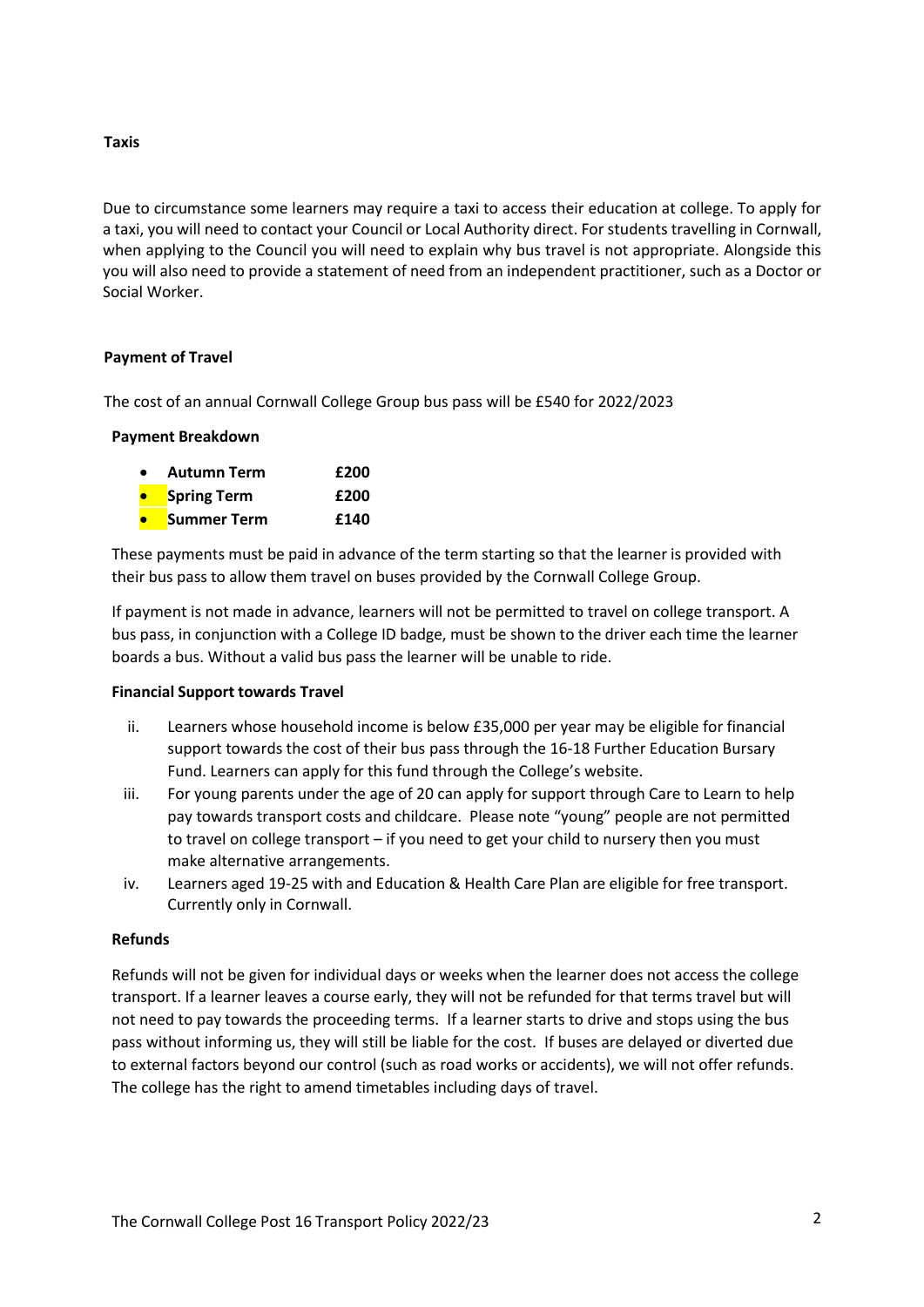#### **Lost Bus Passes**

If you lose your bus pass you will not be able to use the College buses. You must speak to your Campus Support Officer or Engagement and Progression Officer, who will provide you with a timelimited temporary bus pass. For Safeguarding and Health and Safetyreasons you will not be able to travel on college transport without a valid bus pass. A replacement bus pass will be issued at an additional cost of £10.

## **Applying for Transport**

- i. Applications for transport for the academic year 2022/23 can be made from May and June 2022, dependent upon your campus vi[awww.cornwall.ac.uk/transport](http://www.cornwall.ac.uk/transport)
- ii. To guarantee your Autumn Term Bus Pass to arrive in readiness for the start of term your bus pass application must be received, and the first term paid, by no later than Friday 19<sup>th</sup> August 2022. Initially you will be issued with a travel letter to allow you to access the bus whilst we process your Student ID Card and photograph.
- iii. Applications after this date will be processed as quickly as possible but cannot be guaranteed for the start of the Autumn Term.
- iv. If transport is not in place, learner's will need to make their own travel arrangements into college and the cost of this will not be refunded.
- v. At the very beginning of term learners will be provided with a letter to enable them to travel, prior to receiving their bus pass.
- vi. Once you have applied, you will be committing to holding a seat on College Transport for the full academic year. If you have a change of circumstances and no longer require a travel pass, you must inform Student Finance & Transport. If you do not inform us, you will still be financially liable for the cost of the pass.

#### **Appeals Process**

In the event of your travel pass application being declined and if it is felt that there is a right to appeal the decision on the following grounds:

- Eligibility
- Distance from home to college calculations
- The safety of the route
- The transport arrangements offered

Please email [studentfinance@cornwall.ac.uk](mailto:studentfinance@cornwall.ac.uk)

The Student Finance Team will review the original decision and will respond with a written outcome explaining

- The rationale for the decision.
- What factors were considered.
- How to escalate further if required.